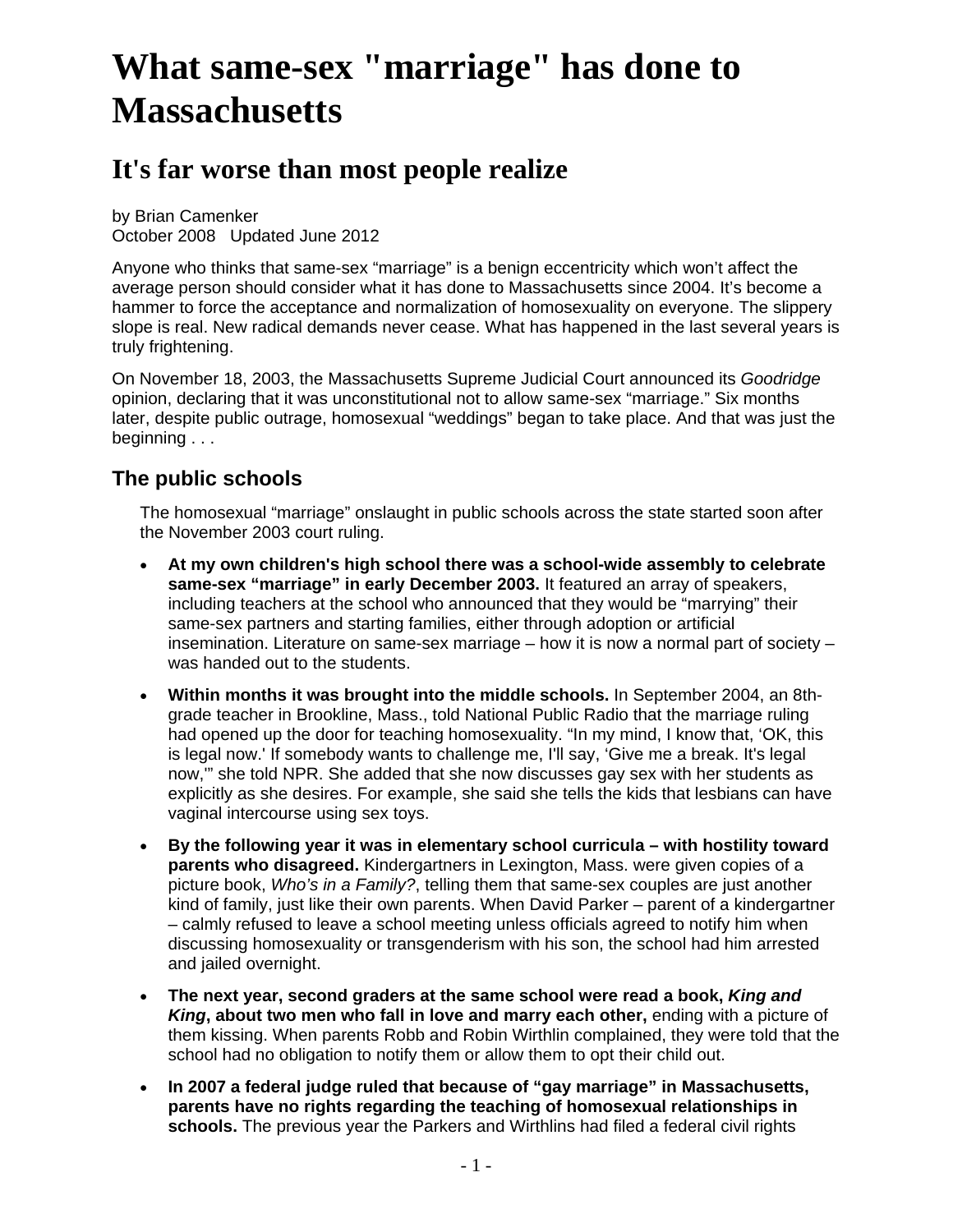lawsuit to force the schools to notify parents and allow them to opt out their elementaryschool children when homosexual-related subjects were taught. The federal judge dismissed the case. The appeals judges later upheld the first judge's ruling that because same-sex marriage is legal in Massachusetts, the school actually had a duty to normalize homosexual relationships to children; and schools have *no* obligation to notify parents or let them opt out their children. Acceptance of homosexuality had become a matter of good citizenship!

#### *Think about that: Because same-sex marriage is "legal," federal judges have ruled that the schools now have a* **duty** *to portray homosexual relationships as normal to children, despite what parents think or believe!*

The judges also allowed the school to overrule the Massachusetts parental notification law on this issue, with the claim that homosexuality or same-sex marriages are *not* "human sexuality issues" (to which the law refers).

- **School libraries have also radically changed.** School libraries across the state, from elementary school to high school, now have expanding shelves of books to normalize homosexual behavior and "lifestyle" in the minds of kids, some of them quite explicit and even pornographic. Parents' complaints are ignored or met with hostility.
- **A large, slick hardcover book celebrating Massachusetts homosexual marriages began to appear in many school libraries across the state.** Titled *Courting Equality*, it was supplied to schools by a major homosexual activist organization. Its apparent purpose was to teach kids that "gay marriage" was a great civil rights victory.
- **It has become commonplace in Massachusetts schools for teachers to display photos of their same-sex "spouses" and occasionally bring their "spouses" to school functions.** At one point, *both* high schools in my own town had principals who were "married" to their same-sex partners who came to school and were introduced to the students.
- **"Gay days" in schools are considered necessary** to fight "intolerance" against samesex relationships. Hundreds of high schools and even middle schools across the state now hold "gay, lesbian, bisexual, and transgender days." In my own town, a school committee member announced that combating "homophobia" was now a top priority. The schools not only "celebrate" homosexual marriage, but have moved beyond to promote other behaviors such as cross-dressing and transsexuality.
- **As a result, many more children in Massachusetts appear to be self-identifying as "gay."** According to the *Massachusetts Youth Risk Behavior Survey,* given to students in high schools across the state, between 2005 and 2009 both the percentage of kids "identifying as gay" and who had same-sex contact rose by approximately 50%. Although this bi-annual survey is unscientific and largely unreliable, it still shows a disturbing trend among those students who chose to answer the questions in this way. (At a minimum, it implies that *these* answers are being encouraged.)
- **Once homosexuality is normalized, all boundaries begin to come down.** The schools have already moved on to normalizing transgenderism (including cross-dressing and *sex changes*). The state-funded *Commission on Gay, Lesbian, Bisexual and Transgender Youth*, which goes into schools with homosexual and transgender programs and activities for children, includes prominent activists who are transsexuals.
- **In 2006 a cross-dressing man undergoing a sex-change operation was brought into a third-grade class in Newton** to teach the children that there are now "different kinds of families." School officials told a mother that her complaints to the principal were considered "inappropriate behavior"! She ended up removing her child from the school.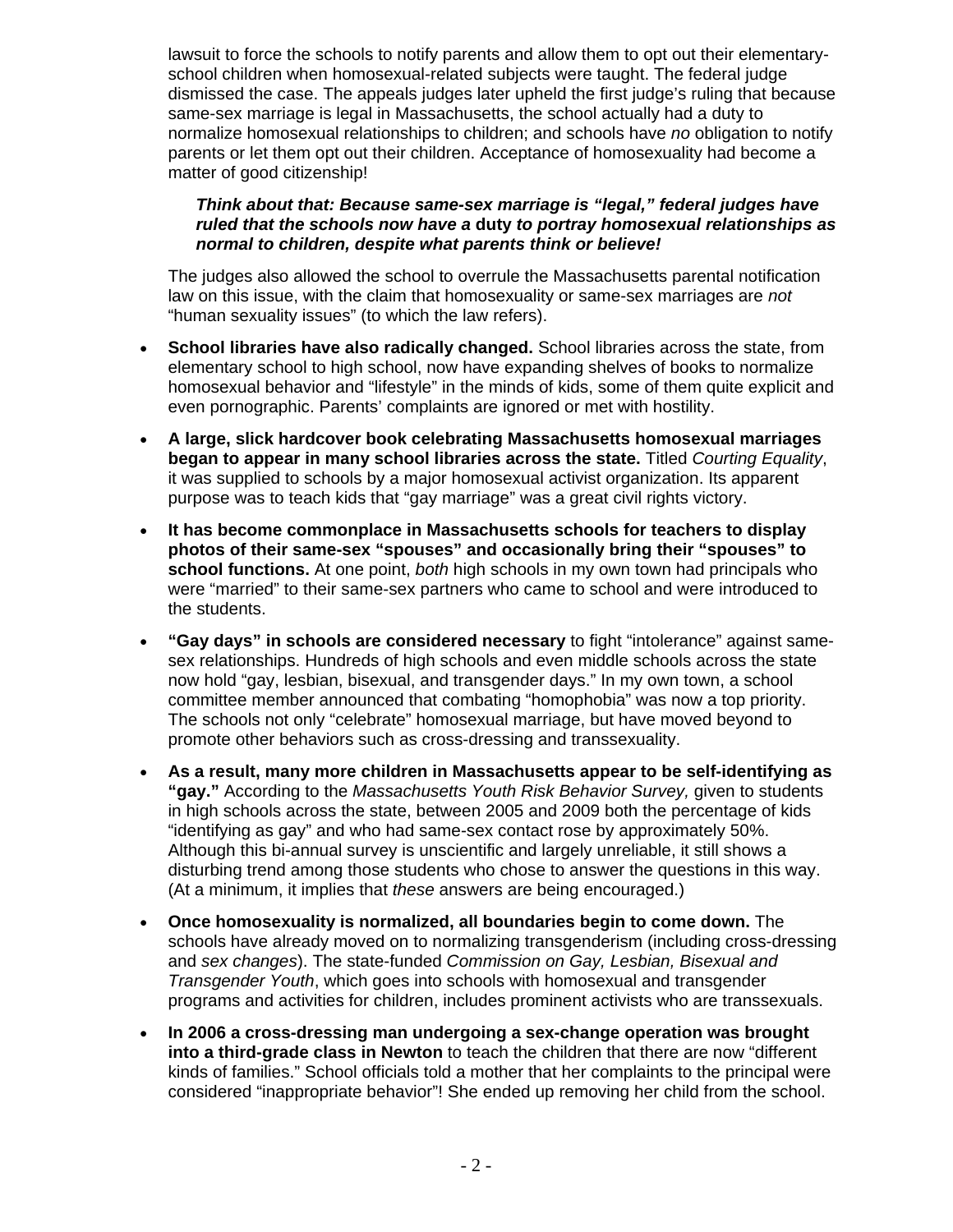### **Public health**

- **The Commissioner of the Mass. Dept. of Public Health, who is "married" to another man,** told a crowd of kids at the state-sponsored Youth Pride event in 2007 that it's "wonderful being gay" and he wants to make sure there's enough HIV testing available for all of them.
- **The STD test required to obtain a marriage license was eliminated** five months after same-sex "marriages" began in Massachusetts, by a bill quietly signed by Gov. Mitt Romney. This was despite an increase in syphilis cases and other STDs in homosexual men in Massachusetts at the time (according to the Mass. Dept. of Public Health).
- **In recent years state funding for HIV/AIDS programs has gone up considerably in Massachusetts, along with the proportion of homosexual-related cases.** According to the Massachusetts Dept. of Public Health, even though the total number of new HIV/AIDS diagnoses has declined, the *proportion* caused by male homosexual behavior *rose by over 30%* from 2000-2009. Thus, for the last several years the state has budgeted \$30-\$35 million per year for these programs. This dwarfs spending on any other viral disease that we are aware of.
- **A hideously obscene booklet on "gay" practices created by health officials was given out in a high school.** Citing "the right to marry" as one of the "important challenges" in a place where "it's a great time to be gay," the Mass. Dept. of Public Health helped the *AIDS Action Committee* produce *The Little Black Book: Queer in the 21st Century.* It was given to teens at Brookline High School on April 30, 2005. Among other things, it gives "tips" to boys on how to perform oral sex on other males, masturbate other males, and how to "safely" have someone urinate on you for sexual pleasure. It even included a directory of bars in Boston where young men meet for anonymous sex.

#### **Hospitals**

- **Because of the purported necessity to cater to "LGBT health" issues, nearly every major Boston hospital has become an active supporter of the radical homosexual movement.** This includes marching in the "Gay Pride" parades, holding homosexual events, and putting on numerous "gay health"-related seminars. This is one of the most disturbing things that's happened since "gay marriage" became "legal."
- **A major Boston hospital threatened to fire a physician when he objected to its promotion of homosexual behavior**. In 2011 a prominent physician at Beth Israel Deaconess Medical Center in Boston – a large Harvard-affiliated hospital – objected to the hospital being involved with "Gay Pride" activities. He also pointed out to his superiors the medical health risks of homosexuality, and said that he *and others at the hospital* considered homosexual acts to be unnatural and immoral. The hospital then threatened to fire him, telling him that same-sex marriage is "legal" and that his comments constituted "harassment and discrimination." After a "hearing" he was allowed to keep his job, but was told to apologize and to keep his opinions on these matters to himself.
- **In 2012 the Boston Medical Center purchased a prominent full-color ad (full page, inside cover) in the Boston Gay Pride guide book.** The content? The entire ad promoted the hospital's STD and AIDS clinics for the "pride" participants – particularly its screening services for gonorrhea, chlamydia, syphilis, hepatitis, and HIV.

#### **Domestic violence**

 **Every year more state money goes to deal with the high incidence of homosexual domestic violence.** Since "gay marriage" began, Massachusetts has one of the highest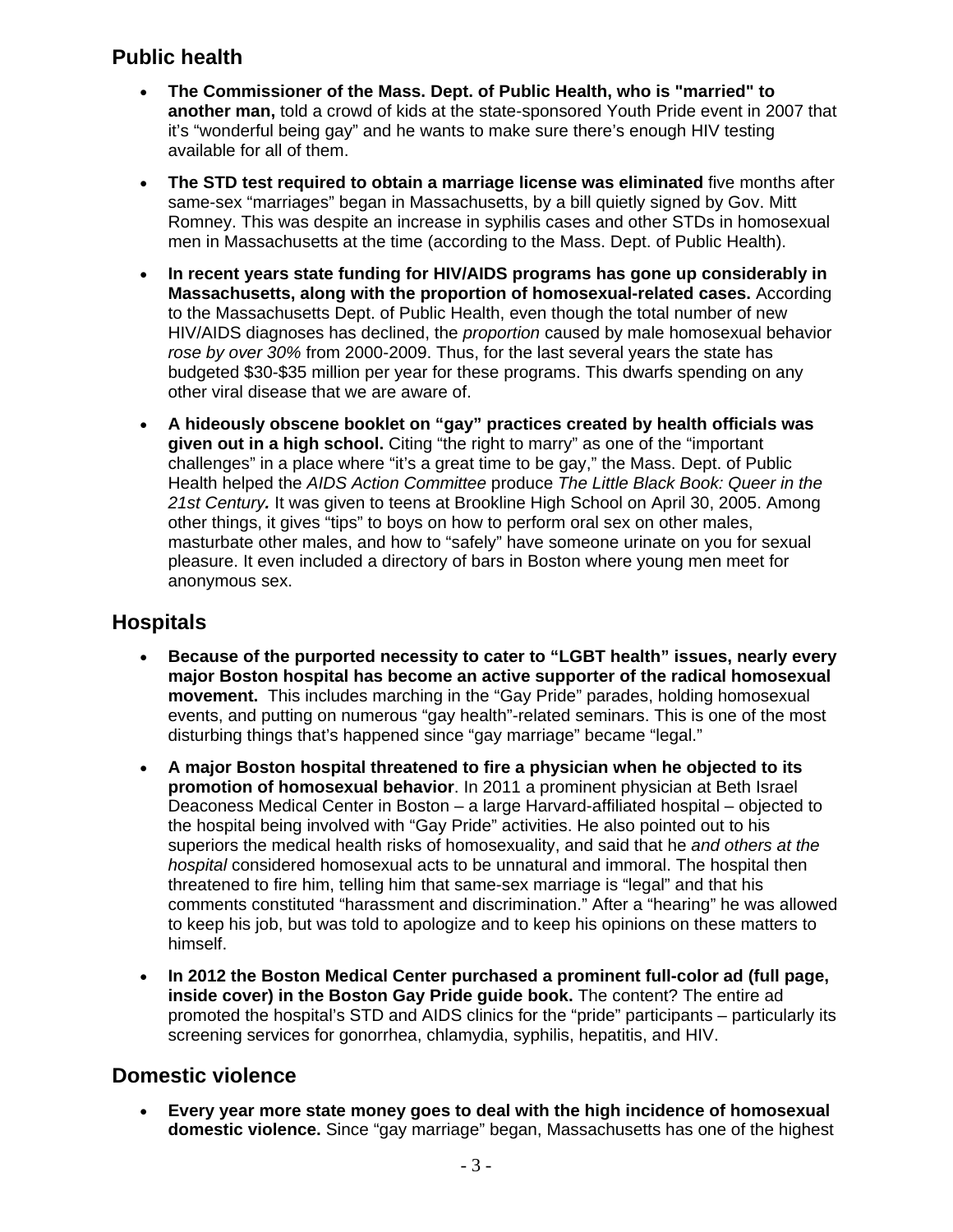proportions of homosexuals living as couples in the country. Given the extremely dysfunctional nature of homosexual relationships, the Massachusetts Legislature has felt the need to spend more and more money to deal with that problem. "Gay domestic violence programs" have also become a major lobbying push in the State House by the homosexual group *MassEquality*. This year it comprises a considerable portion of a \$5.5 million state budget item (according to MassEquality). This is up from \$100,000 budgeted in 2007.

- **"Gay domestic partner violence" literature (funded by the state) is now distributed at virtually every public homosexual event** – *including to children* at "Youth Pride" events, GLSEN conferences, "gay straight alliance" high school clubs – and especially at the various events and parades during "Gay Pride" week.
- **It has become such a problem that a public candlelight vigil in downtown Boston**  is held every year by a coalition of Massachusetts homosexual groups "to remember victims of recent LGBT intimate partner violence, and to raise awareness of this important community issue."

#### **Business and employment**

- **All insurance in Massachusetts** must now recognize same-sex "married" couples in their coverage. This includes auto insurance, health insurance, life insurance, etc.
- **Businesses must recognize same-sex "married" couples in all their benefits, activities, etc.,** regarding both employees and customers.
- **People can now get fired from their jobs for expressing religious objections to same-sex "marriage."** In 2009, a deputy manager at a Brookstone store in Boston was fired from his job for mentioning his belief to another manager who had kept bringing up the subject with him that day. Brookstone's letter of termination (quoted on local TV news) said his comment was "inappropriate" because "in the State of Massachusetts, same-sex marriage is legal."
- **The wedding industry is required to serve the homosexual community if requested.** Wedding photographers, halls, caterers, etc., must accept same-sex marriage events or be held liable for discrimination.
- **Businesses are often "tested" for tolerance by homosexual activists.** Groups of homosexual activists go into restaurants or bars and publicly kiss and fondle each other to test whether the establishment demonstrates sufficient "equality" — now that homosexual marriage is "legal." Then they report "tolerance violators" to authorities, and businesses can be fined and punished. In fact, more and more overt displays of homosexual affection are seen in public places across the state to reinforce "marriage equality."

#### **Legal profession and judicial system**

- **The Massachusetts Bar Exam now tests lawyers on their knowledge of same-sex marriage "law."** In 2007, a Boston man failed the Massachusetts bar exam because he refused to answer a question about homosexual marriage.
- **In many firms, lawyers in Massachusetts practicing family law must now attend seminars on homosexual "marriage."** Issues regarding homosexual "families" are now firmly entrenched in the Massachusetts legal system. In addition, there are now several homosexual judges overseeing the Massachusetts family courts.
- **In 2011 the Governor appointed Barbara Lenk, a "married" lesbian activist, to be a state Supreme Court Justice.** She has said that the interpretation of law "evolves and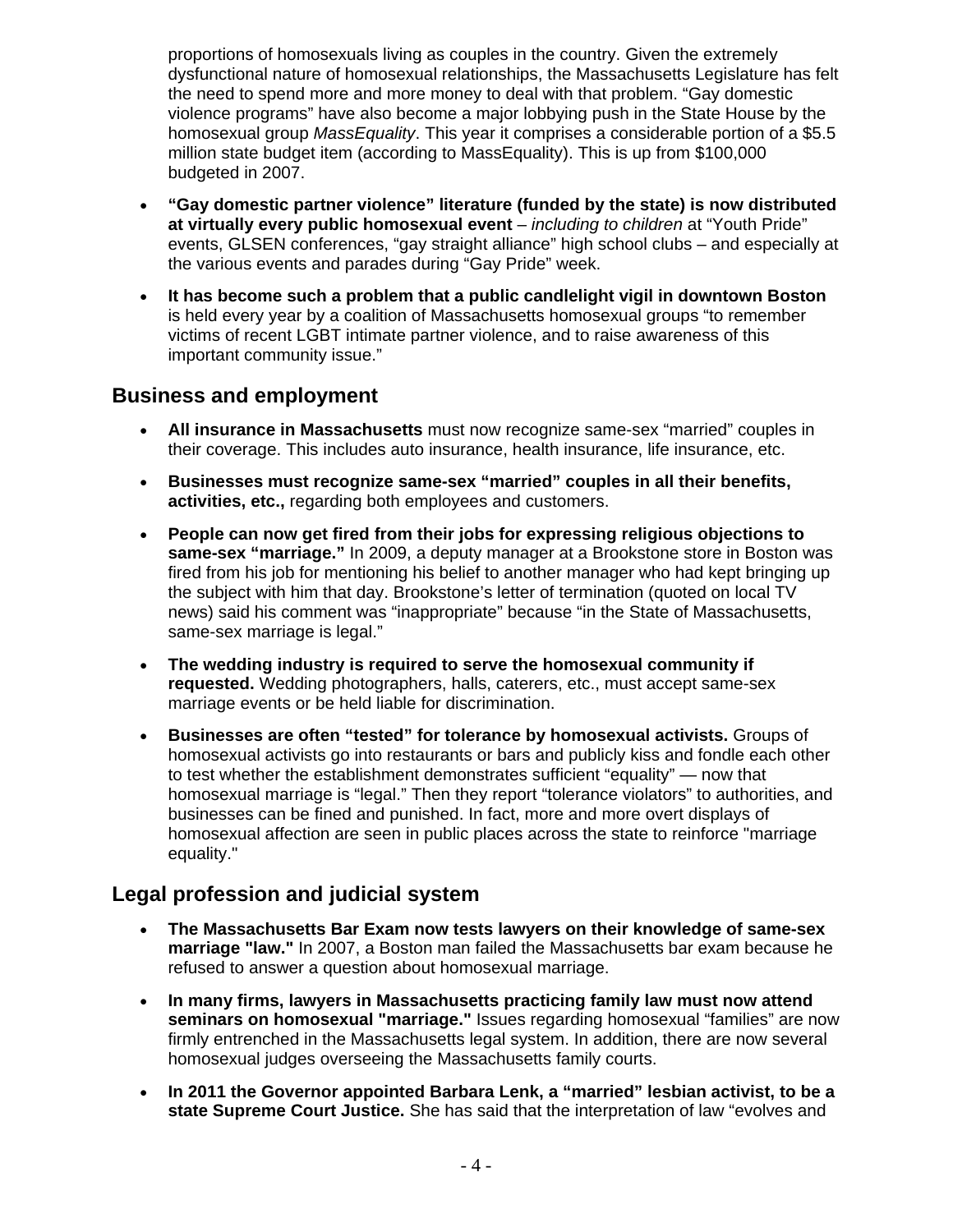develops" because "minority groups [e.g., homosexuals] see certain things differently based on their own experiences."

#### **Adoption and birth certificates**

- **In the year after the "gay marriage" ruling, the state's adoption and foster care workers went through a massive indoctrination on "LGBT youth awareness."** This included employees and managers at the Mass. Dept. of Social Services. These sessions were run by the radical *National Gay and Lesbian Task Force* (which once awarded a "Leather Leadership Award" to the owner of a pornographic video company). The emphasis was that those working with children must be trained that homosexuality (and transgenderism) are normal. At one session, the trainer announced that the new motto is, "To tolerate is an *assault*; you have to *accept*" this behavior.
- **Homosexual "married" couples can now** *demand* **to be allowed to adopt children through any agency.** In 2006 *Catholic Charities* decided to abandon handling adoptions rather submit to regulations requiring them to allow homosexuals to adopt the children in their care.
- **Adoption agencies have said that 40% of their adoptions are to homosexual couples.** Anecdotal reports also indicate that many adoption agencies now *favor* homosexuals over normal couples.
- **In 2006 the Massachusetts Department of Social Services (DSS) honored two men "married" to each other as their "Parents of the Year."** The men had adopted a baby through DSS *(against the wishes of the baby's birth parents).* According to news reports, the day after that adoption was final, DSS approached the men about adopting a second child.
- **The state-funded Massachusetts Adoption Resource Exchange (MARE) has been pushing "GLBT" family formation and holds "adoption parties"** where homosexual couples have been encouraged to attend (along with others) and see "available" children in person. MARE places prominent ads in GLBT publications.
- **Birth certificates in Massachusetts have been changed from "mother" and "father" to "mother/parent" and "father/parent."** *Two men* or *two women* can now be listed as the "parents" on birth certificates! Homosexuals who adopt can revise children's' existing birth certificates.
- **A court ruled in 2012 that if a child is "born of a same-sex marriage," there is no need for adoption by a non-biological parent.** Thus, they would both be the listed as the "parents" on the child's birth certificate, without any formal proceedings necessary. (The other biological parent is not noted on the official birth certificate.)

#### **Government mandates**

- **Marriage licenses and certificates in Massachusetts now have "Party A" and "Party B" instead of "husband" and "wife."** Imagine having a marriage license like that.
- **In 2004, Governor Mitt Romney ordered Justices of the Peace to perform homosexual marriages when requested or be fired.** Several Justices of the Peace immediately decided to resign. That order still stands. Also Town Clerks were forced by the Governor's office to issue marriage licenses to same-sex couples.
- **In 2008 Massachusetts changed the state Medicare laws** to include homosexual "married" couples in the coverage.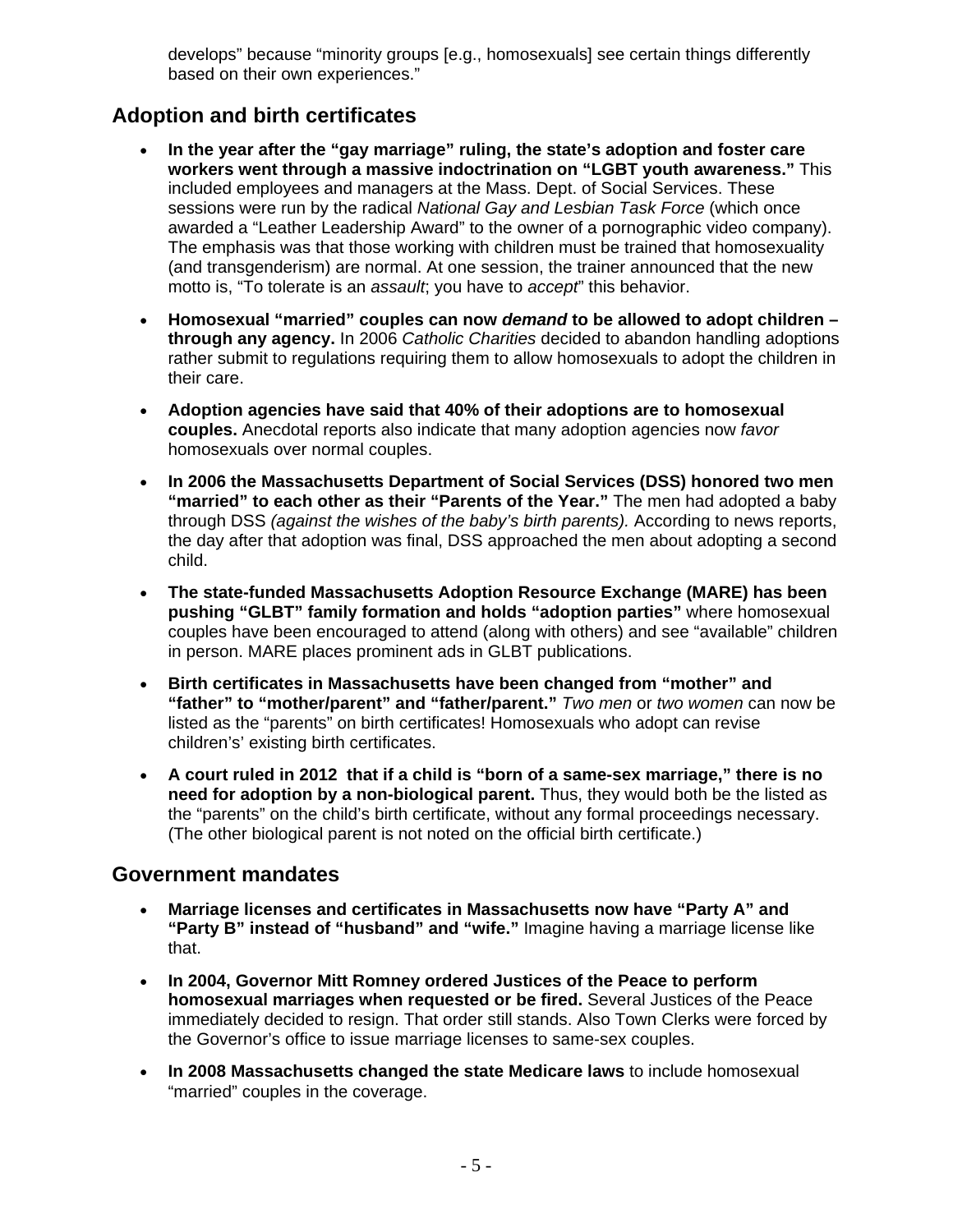#### **The public square**

 **Since gay "marriage" began**, **public "Gay Pride" events have become more prominent in the public square.** There are more politicians and corporations participating, and even police organizations take part. And the envelope gets pushed further and further. For example: the annual profane "Dyke March" through downtown Boston, and the 2008 "transgender" parade in Northampton that included bare-chested women who have had their breasts surgically removed (so they could "become" men). Governor Patrick even marched with his 17-year-old "out lesbian" daughter in the 2008 Boston Pride event, right behind a sadomasochist "leather" group brandishing a black and blue flag, lashes and chains!

#### **Churches being harassed**

Churches and religious people have been demonized, harassed and threatened – with no punishment for the perpetrators. Since the "gay marriage" ruling, those who publicly disagree with "gay marriage" or the normalcy of homosexuality – or hold events promoting traditional beliefs – are targets of militant retribution by homosexual activists. Police and public officials have shown no interest in stopping this. We are not aware of a single homosexual activist arrested (or charged with any "hate crime") for disrupting a religious event or threatening and harassing people at a church. For example:

- **In 2012 someone threatened to burn down a Catholic Church in Acushnet which posted the words "Two men are friends, not spouses" on its outdoor sign.** The church immediately received a flood of profane phone calls. At least one person threatened to burn down the church. An activist nailed a sign to church's fence saying, "Spread love not hate." Activists staged a protest outside of the Sunday Mass to intimidate parishioners with a sign saying, "It is legal for two men or women to be spouses." Neither the police nor the District Attorney pursued the threats as a hate crime or other offense.
- **In 2010 a Catholic elementary school balked at letting a lesbian couple enroll their son.** As a result, the school was excoriated in the media and even by the local liberal state representative as "discriminatory." The privately-run *Catholic Schools Foundation* then threatened to withhold funding to the school unless it relented. The Archdiocese eventually backed down and the school reversed its policy.
- **In 2009 angry homosexual activists terrorized the Park Street Church in Boston** while it was holding an ex-gay religious training session inside. They demonstrated next to the doors and windows with signs, screaming homosexual slogans. One of them held a bullhorn against the window outside the meeting, bellowing at the participants inside. Police did nothing to stop them, even though they were standing inside the historic cemetery adjacent to the church.
- **In 2006 dozens of screaming homosexual activists drowned out the speakers at an outdoor pro-marriage rally** in Worcester organized by *Catholic Vote*, yelling "Bigots" and disgusting chants. Police did not stop them, even though the rally had a permit. When one of the rioters rushed the stage and started shouting, a rally organizer tried to lead her to the side. She subsequently sued that organizer for assault! He went through a four-day trial and was acquitted by a jury. But no charges were filed against any of the rioters.
- **In 2006 a group of homosexual activists with signs taunted and screamed at people entering and leaving the Tremont Temple Baptist Church** in downtown Boston, which was holding a nationally televised pro-marriage event inside.
- **In 2005 hundreds of homosexual activists terrorized the Tremont Temple Baptist Church with makeshift coffins, screaming obscenities through loudspeakers** as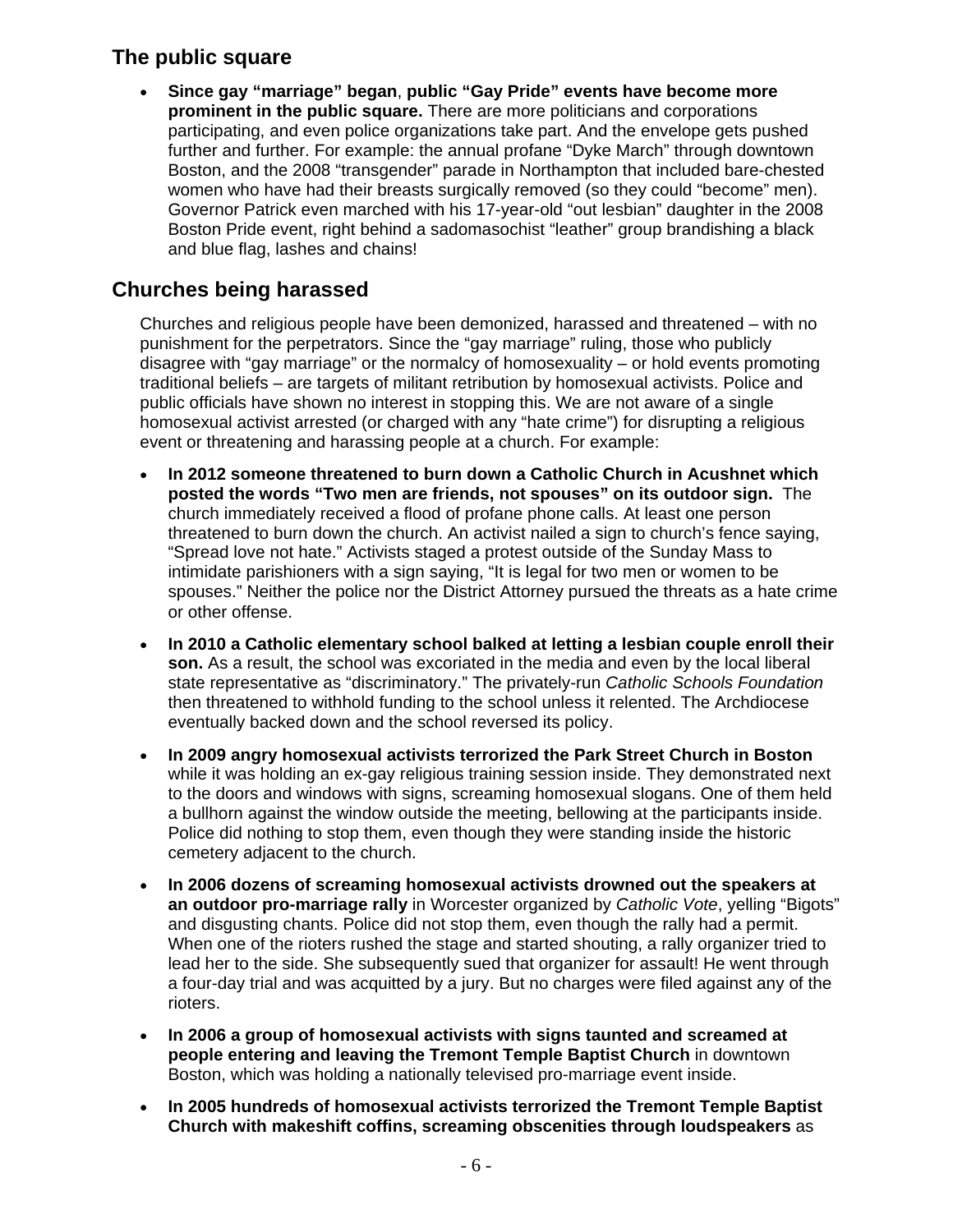the national pro-family group *Focus on the Family* held a religious conference inside. The crowd was so threatening that attendees could not leave the church for the lunch break. The Boston riot police stood in front of the church doors, but did nothing to disperse the protesters who were also completely blocking the street.

#### **The media**

- **The Boston media regularly features articles and news stories using homosexual "married" couples** where regular married couples would normally be used. It's "equal," they insist, so there must be no difference in how marriage is portrayed. Also, the newspaper advice columns now deal with homosexual "marriage" issues – and how to properly accept it.
- **A number of news reporters and TV anchors** are "out" homosexuals (at least one openly "married") who march in the "Gay Pride" parades and publicly participate in other homosexual events.

#### **Politics**

- **A climate of fear has kept politicians at all levels from disagreeing with or criticizing same-sex marriage since it became "legal."** Public officials are afraid of being accused of wanting to "take away rights." Those who support traditional marriage rarely discuss it publicly. And this fear has expanded to suppress any meaningful debate on all homosexual related issues. Additionally, it has brought a feeling of intimidation among pro-family people across the state.
- **The Massachusetts Republican establishment has become arguably the most "pro-gay marriage" GOP in America.** The state GOP House and Senate leaders now both publicly support "gay marriage," as did the recent Mass. GOP candidates for Governor and Lt. Governor. GOP candidates for office are told not even to discuss it.
- **In April 2009, the Chairman of the Mass. Republican Party told a homosexual newspaper that the GOP would no longer oppose "gay marriage."** Then Chairman Jennifer Nassour, interviewed on the front page of *Bay Windows,* assured the gay community that the state GOP would "steer clear of social" issues such as "opposition to same-sex marriage and abortion." The newly elected chairman, Bob Maginn, does not talk about the issue.
- **Every Massachusetts state-wide elected official and member of Congress (but one) now publicly supports "gay marriage."** The one (apparent) holdout, Republican US Senator Scott Brown, strenuously avoids the issue, saying that it's "settled law" and not worth fighting over.

#### **Rule of law**

- **Same-sex "marriage" came to Massachusetts through a radical court's narrow ruling.** Because of that, there is an often depressing sense of helplessness that pervades this issue. The marriage statute was never changed, and it has been convincingly argued that the whole process was in violation of the state constitution. The Governor simply went along. And the Legislature acted to block popular votes on two separate constitutional amendments protecting marriage, after sufficient signatures had been gathered for each. The rule of law seems further lost with every new outrage imposed on the people.
- **Even the Massachusetts Law Library (online) shows no law legalizing same-sex marriage, only a court opinion.** It is a dangerous precedent to allow such sweeping judicial activism to stand as law, enabling everything that has followed from it. It should serve as a warning to states across the country.